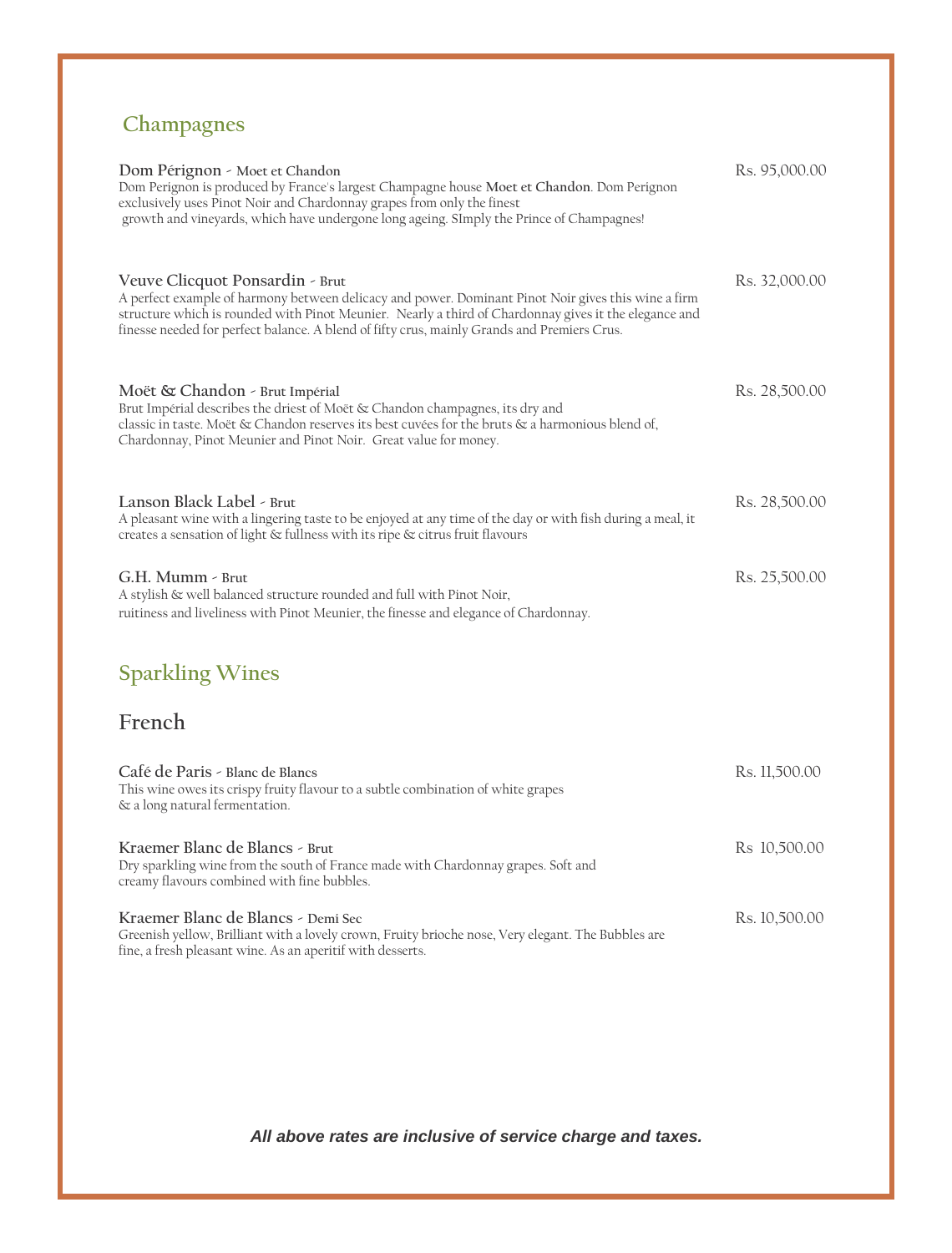#### **Italian**

| Montel liana Prosecco~Treviso DOC Extra dry Spumante<br>Palate - Typical fruity bouquet and taste<br>Aroma -Pleasant and slightly sweet                                                                                                                                                       | Rs. 11,500.00 |
|-----------------------------------------------------------------------------------------------------------------------------------------------------------------------------------------------------------------------------------------------------------------------------------------------|---------------|
| Ontanafredda Asti~DOCG<br>All its promise is confirmed in the classic goblet: the straw-yellow color, the fragrant,<br>attractively sweet and well-balanced bouquet, and the taste of just-picked grapes                                                                                      | Rs. 13,000.00 |
| Chardonnay-Brut<br>Bright pale straw-yellow a fine, clear mousse with avery delicate perlage. Bouquet very fruity<br>and aromatic with hints of wisteria flowers and rennet apples. Very well-balanced and appealing,<br>with the extremely delicate almond note that is typical of prosecco. | Rs. 11,500.00 |
| Australian                                                                                                                                                                                                                                                                                    |               |
| Somorton - Brut<br>A full-bodied wine with lovely flavours of peach on the palate and a crisp and refreshing finish.                                                                                                                                                                          | Rs. 11,000.00 |
| Passion Pop<br>There is nothing serious about this little number! Passion Pop is low in alcohol and loaded with soft, approachable passionfruit sweetness. It's a crowd pleaser.                                                                                                              | Rs.11,000.00  |
| <b>White Wines</b>                                                                                                                                                                                                                                                                            |               |
| French                                                                                                                                                                                                                                                                                        |               |
| Chablis - Domaine Long Depaquit - Albert Bichot<br>Distinctively dry with lingering peach, citrus, and herbal characters. This pale gold coloured,<br>well balanced wine is a treat with fish dishes.                                                                                         | Rs. 12,500.00 |
| Pouilly Fuissé "Le Clos" - Albert Bichot                                                                                                                                                                                                                                                      | Rs. 13,500.00 |
| A dry well balanced wine with rich complexity, green freshness and a floral bouquet.                                                                                                                                                                                                          |               |
| Graves - Baron de Vanzac - Albert Bichot<br>A brilliant medium-bodied gold coloured white wine with pear & citrus scents mixed<br>with a definite vanilla accent.                                                                                                                             | Rs. 9,500.00  |
| Macon Villages "Clos de L'eglise" - Albert Bichot<br>A medium bodied wine with a clear straw colour and an aroma of fresh apples & the taste of dry fruit.                                                                                                                                    | Rs. 9,500.00  |

**Muscadet-Pierre&RemyGauthier-AlbertBichot** Rs. 8,500.00 Alivelyfull bodied pale yellowdrywhitewinewithnotes ofwhite fleshed fruitsis a fine companionto shellfish.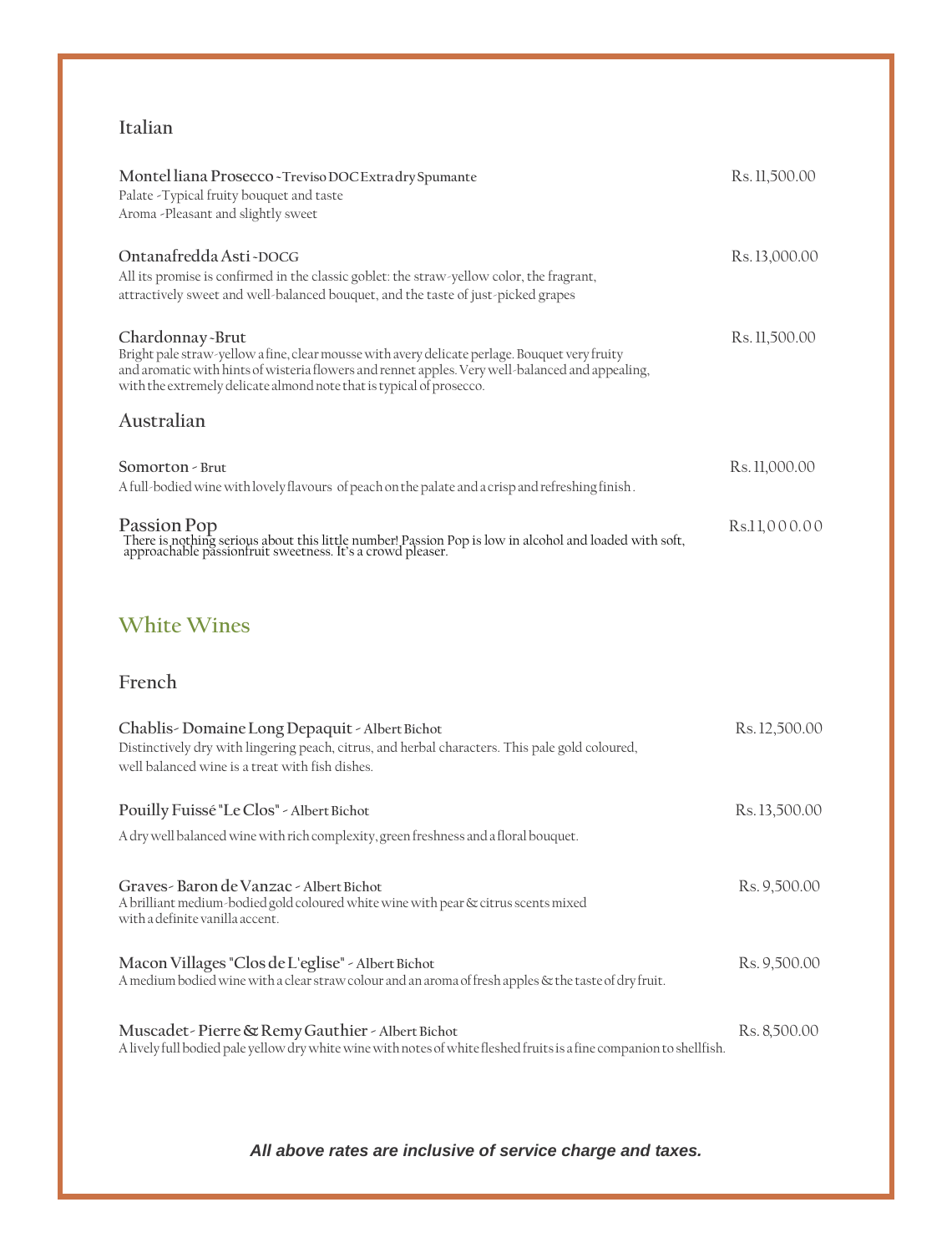#### **Italian**

| Pinot Grigio Classic - Zonin<br>Appealing straw-yellow color green with delicate reflections. Delicately fruity, relatively full and<br>ample with an ensemble of aromas of great finesse. Lightly dry yet extremely fresh. | Rs. 6800.00  |
|-----------------------------------------------------------------------------------------------------------------------------------------------------------------------------------------------------------------------------|--------------|
| Soave Classico – Zonin<br>Straw-yellow appealing, brilliant reflections, great elegance, offering aromas of good intensity.<br>Scents of white flowers combined with those of slightly green apples.                        | Rs. 7,500.00 |
| Australian                                                                                                                                                                                                                  |              |
| Sauvignon Blanc<br>Ripe citrus and freshly cut grass on the nose. The palate is dry, with vibrant,<br>zesty fruit delivering a lively peak of varietal character and a long finish of kiwi and passion fruit flavours.      | Rs. 6,500.00 |
| Reserve Chardonnay - Jacob's Creek<br>This white wine is a pale yellow with green hues which has flavours of ripe melon, citrus $\infty$<br>the soft creaminess of yeast contact with well integrated vanilla oak.          | Rs. 7,800.00 |
| Chardonnay - Bin 222<br>A full bodied straw coloured white wine with vibrant green tinge has generous melon & peach characters.                                                                                             | Rs. 7,100.00 |
| Semillon Chardonnay - Somerton<br>A medium bodied wine with an abundance of tropical fruit flavours, lemon & a touch of grassiness.<br>Has a fresh zesty & soft finish. Value for money.                                    | Rs. 5,800.00 |
| Riesling<br>This vibrant pale green colour white wine has an appealing flowery lime &<br>zesty citrus fruit flavour which is balanced with natural mineral acidity.                                                         | Rs. 6,100.00 |
| Chilean                                                                                                                                                                                                                     |              |
| Sauvignon Blanc - Terra Andina<br>This is a pale straw coloured white wine with intensely fruity aromas of lemon, grapefruit &<br>nectarines. It has a nice palatable volume with a fresh and rich aftertaste.              | Rs. 6,200.00 |
| Chucaro Chardonnay - Casas Patronales                                                                                                                                                                                       | Rs. 5,800.00 |
| Palate-On the Palate, this wine is soft, fresh, and fruity with good balance. Smooth lingering finish.<br>Aroma - Brite yellow color. Intense aromas with notes of ripe exotic fruit.                                       |              |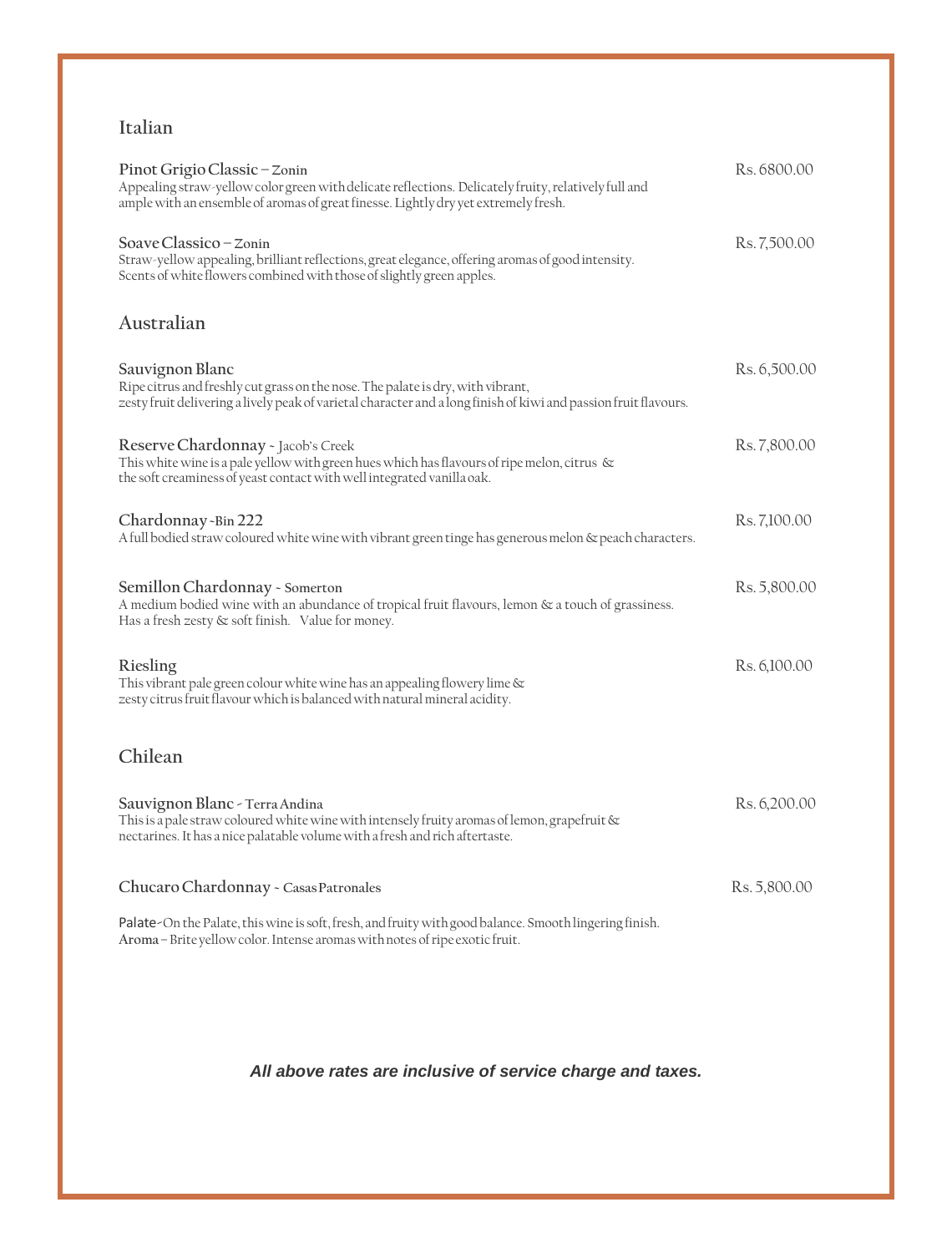#### **South African**

| Chardonnay - Cape Dreams<br>This vibrant and elegant Chardonnay is gently oaked. It reveals lilting peach blossom and<br>pear-drop aromas, with fresh apple and citrus notes and lingering buttery tones on the after taste.                                                                                                 | Rs. 5,900.00 |
|------------------------------------------------------------------------------------------------------------------------------------------------------------------------------------------------------------------------------------------------------------------------------------------------------------------------------|--------------|
| Sauvignon Blanc - Cape Dreams<br>This elegant white wine is packed with tropical and passion fruit flavours, a touch of green fig and<br>melon tones and gooseberry whiffs. Nice supple, juicy mouth feel, with a pleasant lingering finish.<br>A Sauvignon Blanc with a presence.                                           | Rs. 5,900.00 |
| Chenin Blanc - Cape Dreams<br>A white wine that reveals pleasant pineapple and fruit salad flavours, with some delightful citrus<br>notes and charms of dried apples and musk. Well balanced with a quinsy, fresh, zesty finish.                                                                                             | Rs. 5,900.00 |
| Californian                                                                                                                                                                                                                                                                                                                  |              |
| Chardonnay - Sutter Home<br>Medium bodied with flavours of citrus, lemon and green apple.                                                                                                                                                                                                                                    | Rs. 6,200.00 |
| Sauvignon Blanc - Sutter Home<br>Light bodied with ripe citrus and fresh honeydew melon flavours.                                                                                                                                                                                                                            | Rs. 6,200.00 |
| New Zealand                                                                                                                                                                                                                                                                                                                  |              |
| Sauvignon Blanc - Mud House<br>Pale Lemon, light straw in color, vivacious lifted nose with exuberant notes of capsicum, black<br>passion fruit, gooseberry and freshly cut grass, hints of invigorating burst of lime and<br>grapefruit. Palate medium bodied and beautiful textured. Elegant, crisp, clean and refreshing. | Rs.7,600.00  |
| Babich Hawke's Bay Chardonnay<br>Palate- soft and silken texture with apples again and a building peachy weight.<br>A hint of nectarine/apricot lingers pleasingly. Fresh and well bodied.<br>Aromas - Apple and Melon with stone fruit a little lime blossom                                                                | Rs. 8,700.00 |
| Argentinean                                                                                                                                                                                                                                                                                                                  |              |
| Sauvignon Blanc - Los Cardos<br>This wine light straw color with intense tropical fruit bouquet with tinges of fresh grass.<br>A clean refreshing wine with lively, pineapple flavors to give a tasty finish                                                                                                                 | Rs. 5,800.00 |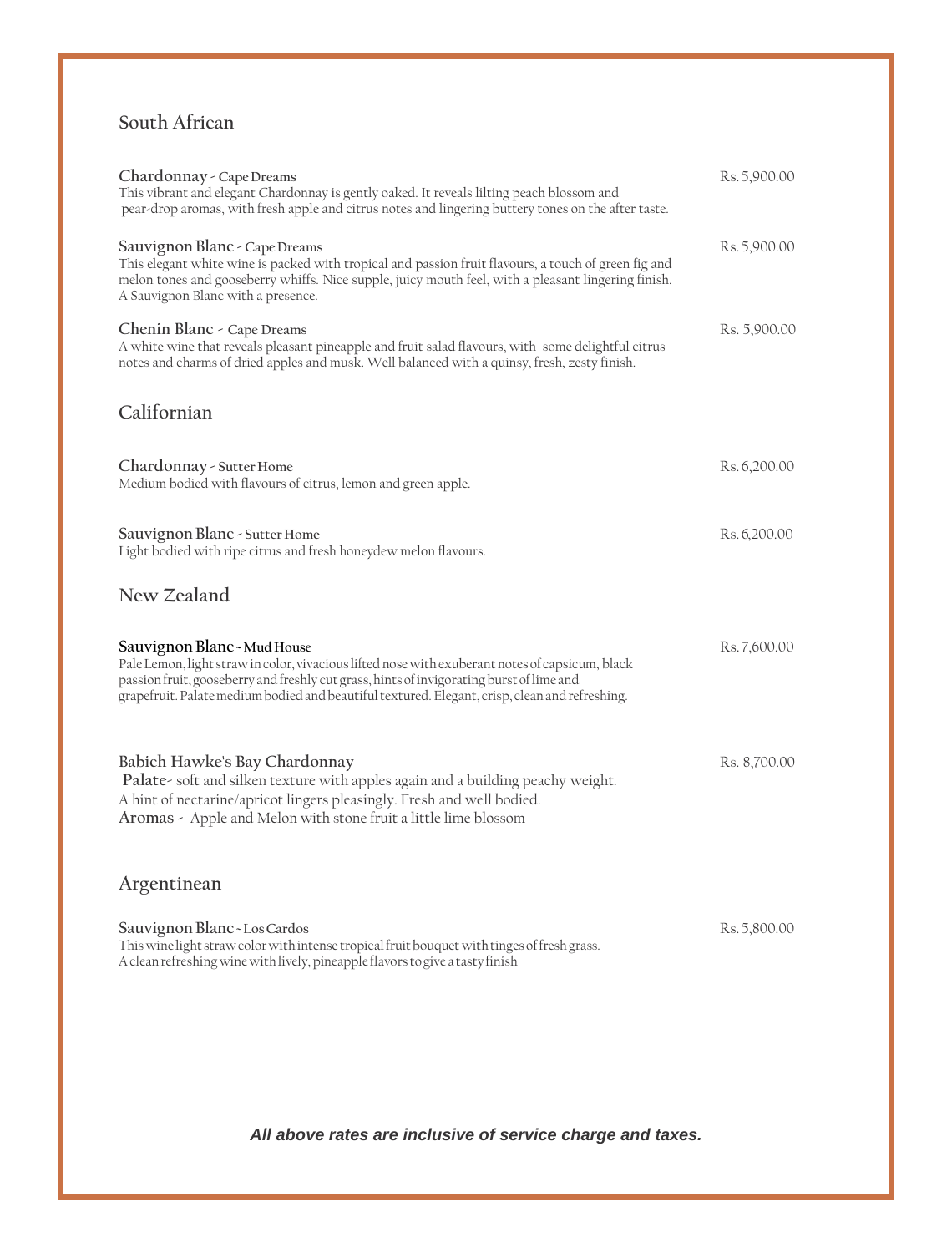## **Rose Wines**

| Shiraz Rose - Jacob's Creek<br>This wine has a subtle elegant fruitiness which enhances your gourmet experience.                                                                                                                                                                                                      | Rs. 6,800.00  |
|-----------------------------------------------------------------------------------------------------------------------------------------------------------------------------------------------------------------------------------------------------------------------------------------------------------------------|---------------|
| Mateus Rose<br>Original is a rose' with a very appealing and bright hue. On the whole, it is a fresh and seductive wine<br>with fine and intense bouquet and all the joviality of young wines in the mouth,<br>it is a well-balanced and tempting wine, brilliantly complemented by a soft and slightly fizzy finish. | Rs. 6,800.00  |
| <b>Red Wines</b>                                                                                                                                                                                                                                                                                                      |               |
| French                                                                                                                                                                                                                                                                                                                |               |
| Saint-Émilion - Baron de Vanzac<br>Medium bodied, purplish red in colour, with a delicious slight vanilla aroma & berry fruit characters.                                                                                                                                                                             | Rs. 12,500.00 |
| Châteauneuf - Du - Pape - Domaine de la Chartreuse<br>A spicy full bodied red wine with a good fruit intensity and powerful structure.                                                                                                                                                                                | Rs. 13,800.00 |
| Médoc - Baron de Vanzac<br>An enjoyable bright garnet red wine which is supple & round flavour on the palate. Enhance<br>the flavour of red meat, roast beef & ham.                                                                                                                                                   | Rs. 9,500.00  |
| Beaujolais Villages - Albert Bichot<br>Light in body and colour, this wine has an aroma of grape juice. Medium to full in character.                                                                                                                                                                                  | Rs. 7,500.00  |
| Côtes Du Rhône - Chateau de Boussargues<br>Contains smooth tannins, this is a delicately spicy full bodied deep garnet red wine<br>with a strong note of fruitiness.                                                                                                                                                  | Rs.7,500.00   |
| Macon Rouge - Pierreclos<br>With pleasant & easy, red fruit flavours and a light finish. Is an ideal wine with pasta, chicken or lamb.                                                                                                                                                                                | Rs. 8,000.00  |
| Italian                                                                                                                                                                                                                                                                                                               |               |
| Valpolicella Classico - Zonin<br>Medium-bodied & deliciously fruity, this popular Italian wine is dark garnet in colour &<br>boasts of rich aromas of dark ripe fruit with hints of raisins, subtle hints of vanilla & spice.                                                                                         | Rs. 6,900.00  |
| Chianti Classico - Zonin<br>Aggressive in nature, it is crisp, clean & spicy with a subtle black pepper flavour.<br>This wine is a perfect accompaniment to Italian food.                                                                                                                                             | Rs. 6,900.00  |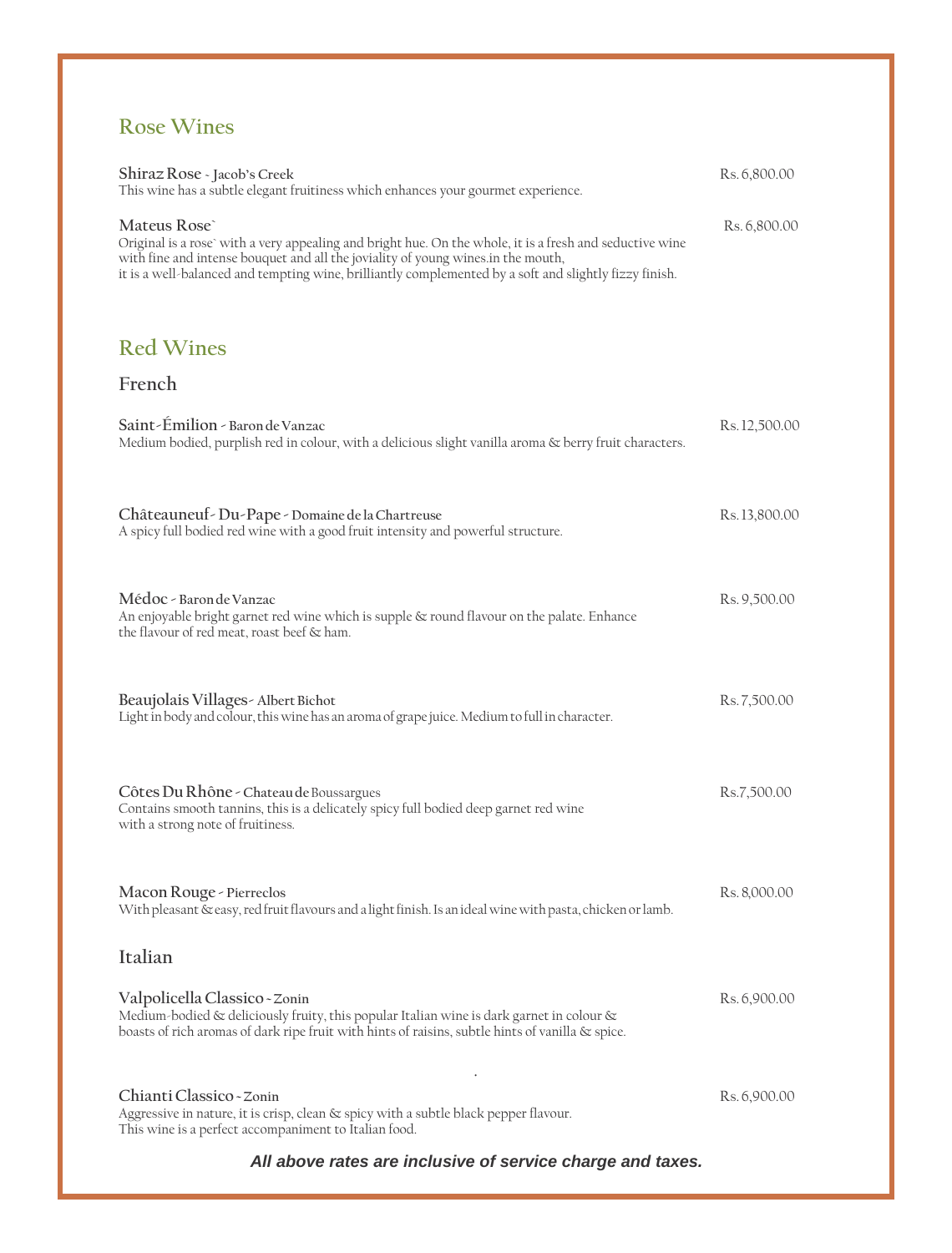#### **Australian**

| Carbernet Merlot ~ Bin 888<br>Deep red with purple hues. A complex strong, dark fruit nose with black plum Shiraz aromas<br>integrated with Cabernets beetroot notes. Rich blood plum flavour floods across the palate<br>melding with delicious fruit cake notes. Well integrated oak flavour make for a persistent and<br>stylish finish.        | Rs. 6,900.00 |
|----------------------------------------------------------------------------------------------------------------------------------------------------------------------------------------------------------------------------------------------------------------------------------------------------------------------------------------------------|--------------|
| Shiraz Cabernet<br>A medium bodied red wine with a soft balance of ripe plum & berry flavours<br>complemented well by the subtle mouth filling chocolate tannins.                                                                                                                                                                                  | Rs. 6,000.00 |
| Cabernet Sauvignon - Bin 444<br>This is an elegant medium to full bodied red wine with generous berry flavours & a long soft finish.                                                                                                                                                                                                               | Rs. 6,900.00 |
| Shiraz - Bin 555<br>A Medium to full bodied wine that continues the traditions of quality winemaking using<br>grapes from premium viticulture regions to give it a rich plum, pepper & ripe fruit flavours.                                                                                                                                        | Rs. 6,900.00 |
| Chilean                                                                                                                                                                                                                                                                                                                                            |              |
| Merlot - Terra Andina<br>This medium bodied wine offers elevated succulent juicy berry flavours, accentuated by delicate aromas<br>of coffee $\&$ vanilla. Oak Ruby red in colour, it boasts of velvety tannins $\&$ a long fulfilling fruity<br>aftertaste.                                                                                       | Rs. 5,800.00 |
| Cabernet Sauvignon - Terra Andina<br>Bright ruby red in colour. This red wine has intense blackcurrant & dried fruit flavours with a hint of<br>mint, roasted almond, tea, tobacco & cedar oak flavours. On the palate the wine shows intense fruity<br>flavours, medium body and soft tannins with a lingering finish.                            | Rs. 5,800.00 |
| Casas Patronales Chúcaro Merlot<br>Palate - On the palate, fresh and juicy with hints of soft spicy and black fruits. A medium<br>body with velvety and ripe tannins that deliver a nice finish and persistent<br>Aroma - Purplish red color. Complex aromas of black berry, dried plums and black pepper.                                         | Rs. 5,800.00 |
| South African                                                                                                                                                                                                                                                                                                                                      |              |
| Pinotage - Cape Dreams<br>Pinotage has an attractive, deep colour and the typical full-flavoured style of rich<br>Pinotage. It has lots of complex cultivar character, mingling well with good woodiness.<br>If consumed young he fruity Pinotage bouquet can be fully appreciated, but it will<br>develop a wide full flavour with further aging. | Rs. 6,200.00 |
| Cabernet Sauvignon - Cape Dreams<br>This red wine is full of all that the grape can provide, enhanced by maturation in new French wood.<br>It's colour is that of deep garnet and the nose full of lovely berry-like flavours. A medium-bodied<br>wine, it has beautiful depth of character which will ensure successful bottle-aging.             | Rs. 6,200.00 |
| Shiraz - Cape Dreams<br>This is an elegant and flavoursome Shiraz with typical smoky aromas.<br>The pleasant oak element adds additional flavour to a wine which is already extremely<br>drinkable, but will benefit further from a few years in the bottle.                                                                                       | Rs. 6,200.00 |